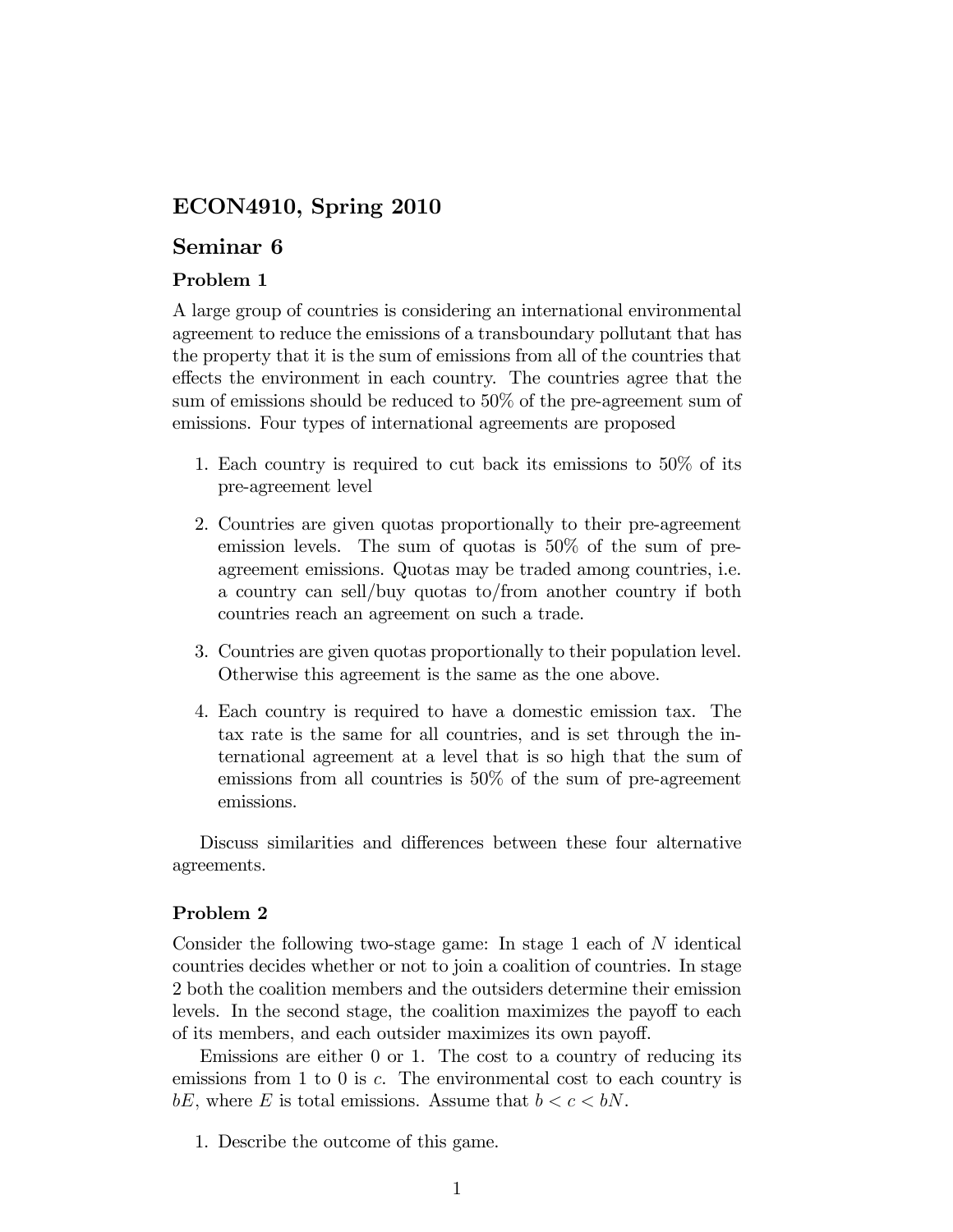- 2. Show how total emissions and total welfare depend on c.
- 3. Assume that each country has some disutility of being an outsider when there exists a coalition of emission abating countries, and that this disutility is larger the larger this coalition is. Let this feature be modeled by assuming that the payoff to an outsider that does not abate is  $bn - \gamma n$ , where  $\gamma > 0$  and n is the number of abating countries in a coalition. How does this change in the model affect the outcome of the game?

### Problem 3

Emissions to a lake from a sector of the economy are given by

$$
x = E - a \tag{1}
$$

where  $E$  is exogenous (and positive) and a is abatement. The abatement cost function is

$$
c(a) = \frac{a^2}{2} \tag{2}
$$

Emissions accumulate in the lake according to the differential equation

$$
\dot{A} = x - \alpha A \tag{3}
$$

where A is the stock of the pollutant in the lake and the depreciation parameter is positive.

The environmental damage cost is assumed to be given by the function

$$
D(A) = \frac{bA^2}{2} \tag{4}
$$

where b is a positive parameter.

The environmental regulator sets an emission tax in order to regulate the amount of emissions.

- 1. Derive the qualitative properties of the time paths of the optimal emission tax and the optimal emission rate.
- 2. Show how the long-run levels of the emission tax and the emission rate depend on the sizes of the parameters and b.

Assume that there is a possibility of cleaning the lake at a unit cost  $k$  per unit pollution reduction, so that the total cleaning cost is  $ky$  and (3) is replaced by